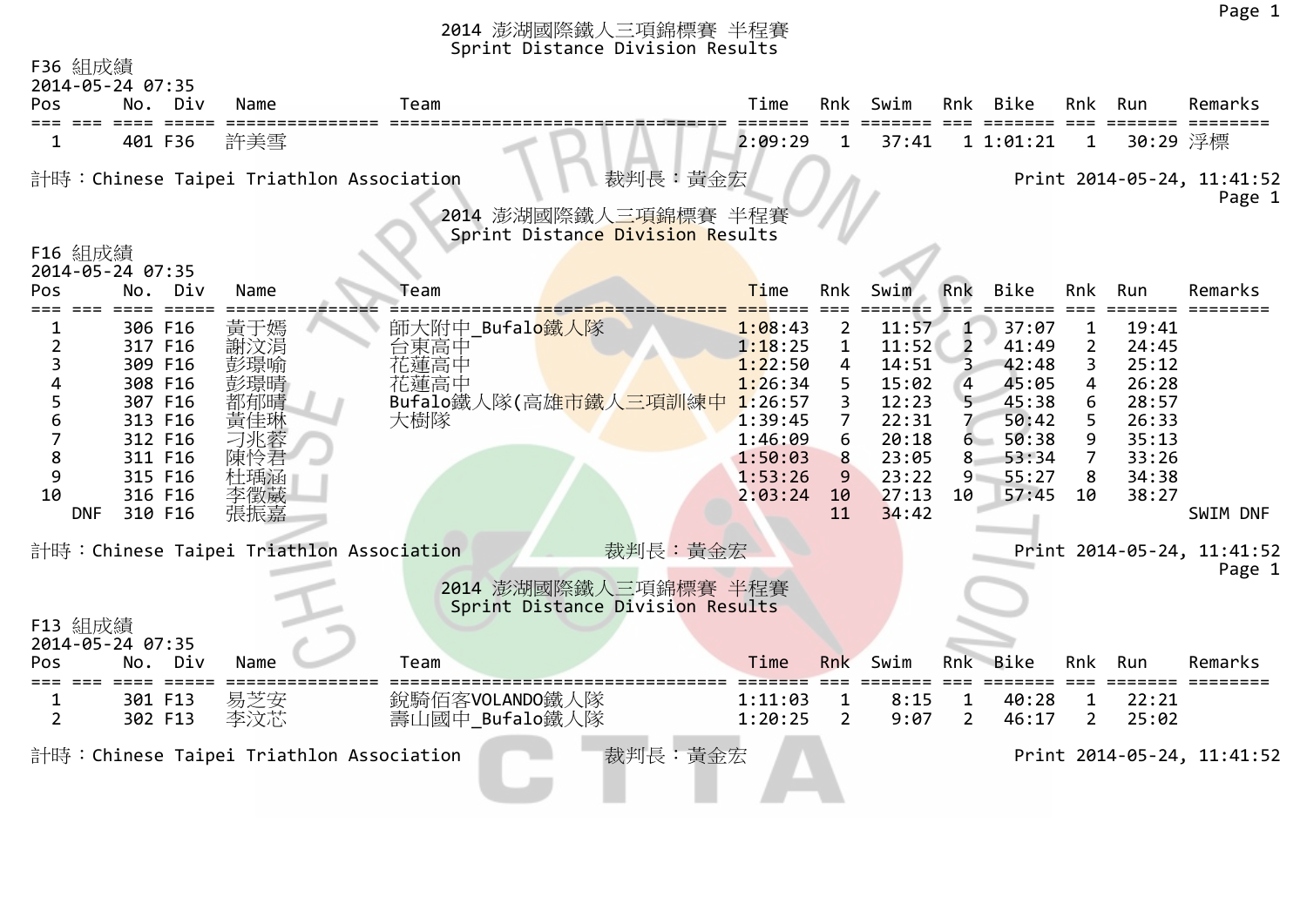#### M46 組成績

|            | 2014-05-24 07:35 |      |                                          |         |     |       |     |       |     |          |                            |
|------------|------------------|------|------------------------------------------|---------|-----|-------|-----|-------|-----|----------|----------------------------|
| Pos.       | Div<br>No.       | Name | Team                                     | Time    | Rnk | Swim  | Rnk | Bike  | Rnk | Run      | Remarks                    |
|            | 386 M46          | 盧泰安  |                                          | 1:16:00 |     | 15:20 |     | 38:02 |     | 22:38    |                            |
|            | 390 M46          | 朱明全  |                                          | 1:16:38 |     | 13:52 |     | 41:28 |     | 21:20    |                            |
|            | 410 M46          | 李文仁  | 澎湖鐵香蕉(Penghu Iron Banana)                | 1:26:37 | 8   | 20:25 | 4   | 44:58 |     | 21:14 浮標 |                            |
|            | 395 M46          | 朱雄顯  |                                          | 1:32:06 |     | 17:44 | 3   | 44:44 |     | 29:38    |                            |
|            | 393 M46          | 吳榮輝  |                                          | 1:33:53 |     | 19:25 | 8   | 48:44 | 4   | 25:45    |                            |
| 6          | 394 M46          | 湯志賢  |                                          | 1:34:26 |     | 18:37 | 6.  | 47:48 |     | 28:01    |                            |
|            | 392 M46          | 柳權祐  |                                          | 1:34:47 |     | 18:30 |     | 47:59 | 6   | 28:19    |                            |
| 8          | 391 M46          | 李啟誠  |                                          | 1:37:36 |     | 18:19 |     | 46:57 |     | 32:21    |                            |
| 9          | 411 M46          | 邱英超  |                                          | 1:45:21 | 10  | 24:05 | 9   | 51:36 | 8   | 29:41 浮標 |                            |
| 10<br>∗    | 409 M46          | 柯江泉  |                                          | 1:52:25 | 11  | 26:29 |     |       |     |          | 晶片異常                       |
| 11         | 388 M46          | 蔡邦權  | 明台保險鐵人隊                                  | 1:57:17 |     | 21:34 | 10  | 54:52 | 10  | 40:52    |                            |
| <b>DNF</b> | 389 M46          | 張鴻佑  |                                          |         | 12  | 28:03 |     |       |     |          | <b>RUN DNF</b>             |
|            |                  |      | 計時: Chinese Taipei Triathlon Association | 裁判長:黃金宏 |     |       |     |       |     |          | Print 2014-05-24, 11:41:52 |

Page 1



|            | M36 組成績          |         |
|------------|------------------|---------|
|            | 2014-05-24 07:35 |         |
| <b>Pos</b> |                  | No. Div |
|            |                  |         |

| Pos | Div<br>No. | Name | Team           | Time    | <b>Rnk</b>    | Swim  | Rnk | Bike       | Rnk | Run      | Remarks |
|-----|------------|------|----------------|---------|---------------|-------|-----|------------|-----|----------|---------|
|     | 379 M36    | 吳介文  |                | 1:14:29 |               | 15:06 |     | 37:42      | 2   | 21:41    |         |
|     | 372 M36    | 陳俊偉  | 風島慢跑           | 1:19:05 |               | 17:32 |     | 43:10      |     | 18:23    |         |
|     | 371 M36    | 許文桐  |                | 1:24:00 |               | 17:01 |     | 43:09      | 4   | 23:52    |         |
|     | 383 M36    | 陳富榮  |                | 1:26:22 | 4             | 17:12 |     | 46:08      |     | 23:03    |         |
|     | 384 M36    | 葉慶志  |                | 1:30:02 |               | 16:11 | 6   | 47:10      | 6.  | 26:42    |         |
|     | 373 M36    | 蔡奉霖  |                | 1:30:08 | 6             | 18:13 | 4   | 45:35      |     | 26:21    |         |
|     | 376 M36    | 吳意珩  | 中興歌舞雜戲團        | 1:35:50 |               | 18:35 |     | 47:20      | 10  | 29:55    |         |
|     | 374 M36    | 王昭羽  | 中興歌舞雜戲團        | 1:37:16 | 10            | 21:32 | 8   | 48:34      |     | 27:11    |         |
|     | 380 M36    | 鄭光復  |                | 1:40:03 | 8             | 20:08 | 10  | 50:36      | 9   | 29:20    |         |
| 10  | 377 M36    | 張仲豪  | 中興歌舞雜戲團        | 1:50:31 | 9             | 21:00 | -11 | 56:58      | 12  | 32:34    |         |
| 11  | 382 M36    | 黃俊仁  |                | 1:51:49 | -11           | 22:24 | 13  | 57:35      | 11  | 31:52    |         |
| 12  | 408 M36    | 黃啟欣  |                | 1:53:03 | 14            | 28:59 | 9   | 50:07      | 13  | 33:57 浮標 |         |
| 13  | 407 M36    | 翁文智  |                | 1:56:17 | 12            | 26:12 |     | 14 1:00:48 | 8   | 29:18 浮標 |         |
| 14  | 378 M36    | 舒群寶  |                | 2:08:55 | -13           | 27:58 |     | 15 1:04:07 | 14  | 36:51    |         |
| 15  | 381 M36    | 鄒揚威  | M.O.S.E energy | 2:09:58 | $^{\circ}$ 15 | 30:02 | 12  | 57:10      | 15  | 42:47    |         |

計時:Chinese Taipei Triathlon Association 裁判長:黃金宏 Print 2014-05-24, 11:41:52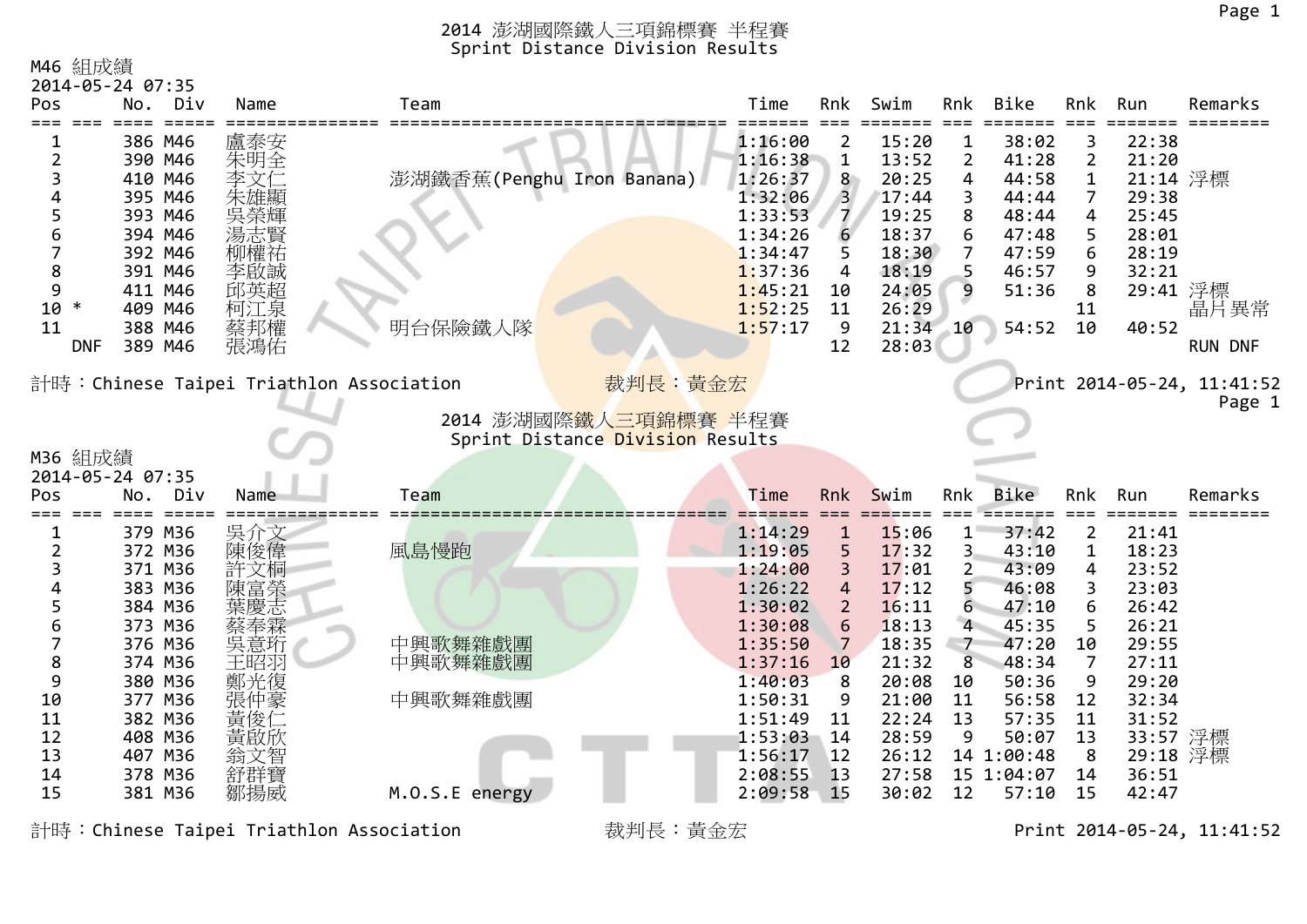M26 組成績

|            | 2014-05-24 07:35 |            |                                         |         |         |                |       |                |       |     |          |                            |
|------------|------------------|------------|-----------------------------------------|---------|---------|----------------|-------|----------------|-------|-----|----------|----------------------------|
| <b>Pos</b> | No.<br>Div       | Name       | Team                                    |         | Time    | Rnk            | Swim  | Rnk            | Bike  | Rnk | Run      | Remarks                    |
|            |                  |            |                                         |         |         |                |       |                |       |     |          |                            |
|            | 346 M26          | 孔沁安        |                                         |         | 1:11:24 | 5              | 16:30 | $\overline{2}$ | 35:48 | 1   | 19:07    |                            |
|            | 347 M26          | 洪志文        |                                         |         | 1:11:43 | 2              | 15:32 | 1              | 35:45 |     | 20:27    |                            |
|            | 350 M26          | 翁保倫        | 澎湖偷High郎                                |         | 1:16:25 | 3.             | 15:54 | 3              | 38:28 | 4   | 22:04    |                            |
|            | 349 M26          | 李金聰        |                                         |         | 1:16:31 | $\overline{4}$ | 16:24 | 4              | 38:49 |     | 21:19    |                            |
|            | 366 M26          | 鄒達逸<br>翁國翔 |                                         |         | 1:23:54 | 7              | 18:16 | 7              | 43:00 |     | 22:39    |                            |
| 6<br>+60   | 352 M26          |            | 中興歌舞雜戲團                                 |         | 1:24:58 | 16             | 20:41 | 5              | 41:19 |     |          | 22:59 多晶片罰                 |
|            | 351 M26          | 王漢民        | 澎湖偷High郎                                |         | 1:25:13 |                | 16:48 | 6              | 42:37 | 9   | 25:49    |                            |
| 8          | 356 M26          | 黎光(日告)     |                                         |         | 1:30:17 |                | 18:41 | 11             | 46:05 | 8   | 25:32    |                            |
| 9          | 361 M26          | 粘孝帆        |                                         |         | 1:31:07 | 12             | 19:49 | 8              | 43:21 | 15  | 27:58    |                            |
| 10         | 363 M26          | 王振德<br>呂若望 | 尖山發電廠                                   |         | 1:31:21 | 8              | 18:23 | 9              | 45:35 | 13  | 27:24    |                            |
| 11         | 358 M26          |            | 騰芳商號                                    |         | 1:33:08 |                | 14:19 | $-14$          | 47:32 | 21  | 31:18    |                            |
| 12         | 359 M26          | 歐勝豪        |                                         |         | 1:34:42 | 19             | 24:13 | 10             | 45:50 |     | 24:40    |                            |
| 13         | 362 M26          | 方<br>瑋     | 塔后鐵人隊                                   |         | 1:34:52 | 15             | 20:39 | 15             | 47:59 | 10  | 26:15    |                            |
| 14         | 360 M26          | 許英傑        | Navy Ic                                 |         | 1:36:49 | 14             | 20:30 | 12             | 47:06 | 17  | 29:14    |                            |
| 15         | 354 M26          | 林予澤<br>朱振綸 |                                         |         | 1:37:31 | 10             | 18:55 | 19             | 51:32 | 11  | 27:04    |                            |
| 16         | 365 M26          |            |                                         |         | 1:41:49 | 11             | 19:30 | 21             | 52:56 | 19  | 29:24    |                            |
| 17         | 357 M26          | 蔡欣橋        | 鍇旋歸來                                    |         | 1:42:16 | 17             | 21:25 | 18             | 50:10 | 20  | 30:43    |                            |
| 18         | 348 M26          | 葉毅慶<br>賴正浩 | 風島慢跑                                    |         | 1:42:43 | 18             | 21:30 | 20             | 52:38 | 16  | 28:35    |                            |
| 19         | 402 M26          |            | 大樹隊                                     |         | 1:42:46 | 22             | 26:17 | 13             | 47:07 | 18  | 29:23 浮標 |                            |
| 20         | 355 M26          | 秦家翊        |                                         |         | 1:47:42 | 20             | 24:53 | 22             | 55:10 | 14  | 27:39    |                            |
| 21         | 405 M26          | 陳盈年        |                                         |         | 1:48:30 | 21             | 26:13 | 17             | 49:58 | 22  | 32:20 浮標 |                            |
| 22         | 403 M26          | 蔡倍鈞        |                                         |         | 1:50:37 | 23             | 35:01 | 16             | 48:14 | 12  | 27:24 浮標 |                            |
| 23         | 364 M26          | 高振凱        | 尖山發電廠                                   |         | 1:56:06 | 13             | 20:26 | 23             | 55:41 | 23  | 39:59    |                            |
| <b>DNS</b> | 353 M26          | 陳宏達        | 中興歌舞雜戲團                                 |         |         |                |       |                | 41:19 |     |          | <b>DNS</b>                 |
|            |                  |            | 計時:Chinese Taipei Triathlon Association | 裁判長:黃金宏 |         |                |       |                |       |     |          | Print 2014-05-24, 11:41:52 |
|            |                  |            |                                         |         |         |                |       |                |       |     |          |                            |
|            |                  |            |                                         |         |         |                |       |                |       |     |          |                            |
|            |                  |            |                                         |         |         |                |       |                |       |     |          |                            |

# CTTA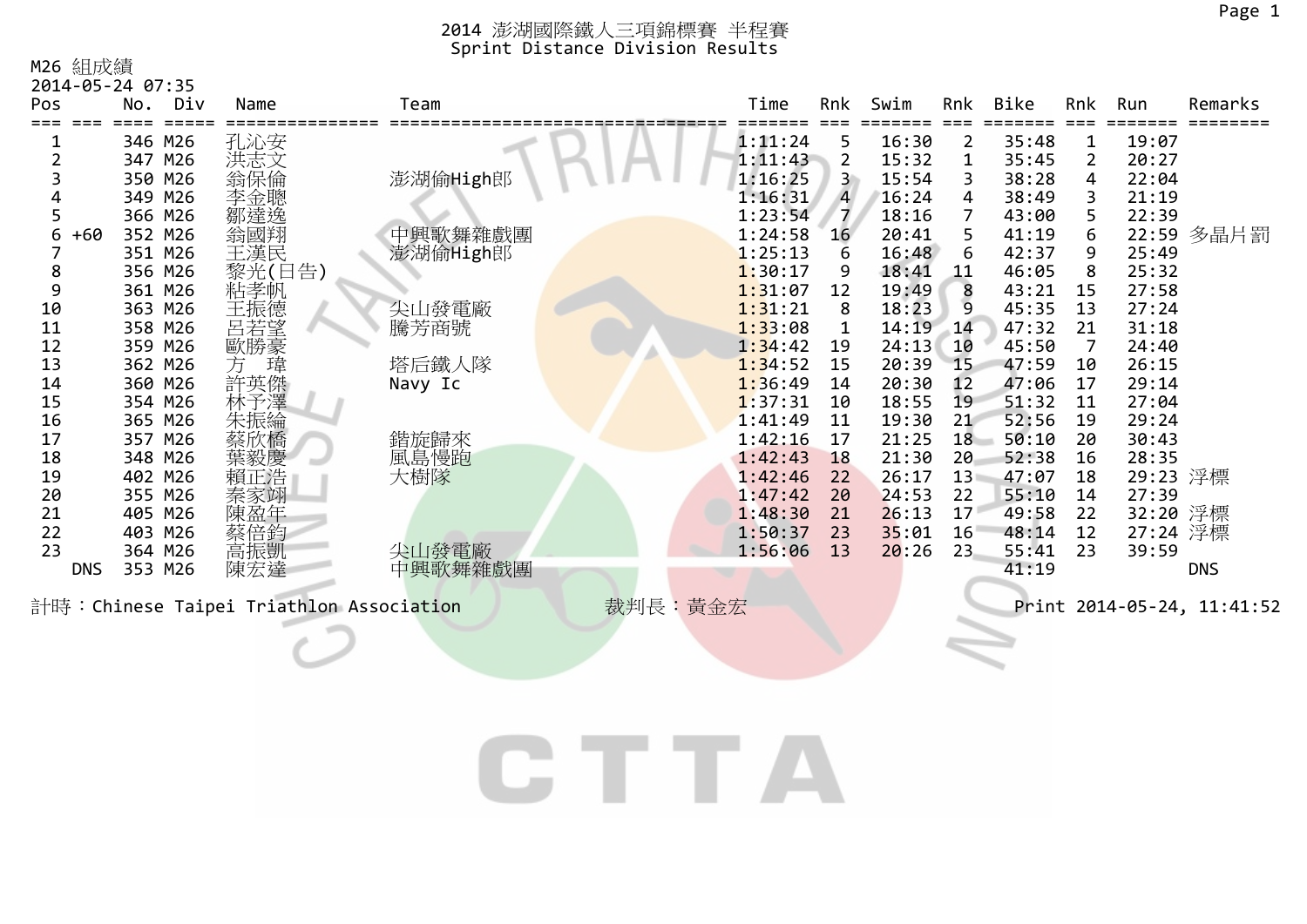# M16 組成績

|         | 2014-05-24 07:35   |            |                                         |                                  |                |                |                |                |         |                |                            |
|---------|--------------------|------------|-----------------------------------------|----------------------------------|----------------|----------------|----------------|----------------|---------|----------------|----------------------------|
| Pos     | No.<br>Div         | Name       | Team                                    | Time                             | Rnk            | Swim           |                | Rnk Bike       | Rnk     | Run            | Remarks                    |
|         | 326 M16            | 楊志祥        | 台北市立大學                                  | 1:06:32                          |                | 12:14          | 2              | 35:54          | 1       | 18:25          |                            |
| 2       | 329 M16            | 呂揚民        | 高市瑞祥高中                                  | 1:06:58                          | 2              | 12:05          | 4              | 36:11          | 2       | 18:43          |                            |
| 3       | 327 M16            | 林志峰        | 銳騎佰客VOLANDO鐵人隊                          | 1:08:06                          |                | 12:05          | 3              | 36:06          | 4       | 19:55          |                            |
| 4       | 332 M16            | 謝育宏        | Bufalo鐵人隊(高雄市鐵人三項訓練中                    | 1:08:37                          | 8              | 13:39          | 1              | 35:29          | 3       | 19:30          |                            |
| 5       | 331 M16            | 駱政彥        | 高市中正高中_Bufalo鐵人隊                        | 1:10:03                          | $\mathbf{1}$   | 12:00          | 5              | 36:25          |         | 21:39          |                            |
| 6       | 330 M16            | 陳智禎        | 台北市立大學<br>高市鳳甲國中                        | 1:11:16                          | 6              | 13:28          | $\overline{7}$ | 37:35          |         | 20:14          |                            |
| 7       | 333 M16            | 蔡維恩        |                                         | 1:13:24                          |                | 12:19          | 8              | 39:55          | 6       | 21:11          |                            |
| 8<br>9  | 328 M16<br>336 M16 | 李汶陽<br>顏于淵 | 左營高中_Bufalo鐵人隊                          | 1:14:11<br>1:41:02               | 11             | 13:36<br>22:32 | 6<br>9         | 37:19<br>49:09 | 8<br>10 | 23:18<br>29:23 |                            |
| 10      | 334 M16            | 吳柏均        | 澎湖偷High郎                                | 1:42:39                          | 9              | 19:45          | 10             | 51:36          | 11      | 31:20          |                            |
| 11      | 338 M16            |            | 澎防部                                     | 1:42:47                          | 10             | 20:36          | $-12$          | 56:11          | 9       | 26:01          |                            |
| 12      | 337 M16            | 蘇柏晉<br>葉力銘 | 澎防部                                     | 1:54:43                          | 12             | 27:24          | 11             | 55:12          | 12      | 32:08          |                            |
|         |                    |            |                                         |                                  |                |                |                |                |         |                |                            |
|         |                    |            | 計時:Chinese Taipei Triathlon Association | 裁判長:黃金宏                          |                |                |                |                |         |                | Print 2014-05-24, 11:41:52 |
|         |                    |            |                                         | 2014 澎湖國際鐵人三項錦標賽 半程賽             |                |                |                |                |         |                | Page 1                     |
|         |                    |            |                                         | Sprint Distance Division Results |                |                |                |                |         |                |                            |
| M13 組成績 |                    |            |                                         |                                  |                |                |                |                |         |                |                            |
|         | 2014-05-24 07:35   |            |                                         |                                  |                |                |                |                |         |                |                            |
| Pos     | No.<br>Div         | Name       | Team                                    | Time                             | Rnk            | Swim           | Rnk            | <b>Bike</b>    | Rnk     | Run            | Remarks                    |
| === === |                    |            |                                         |                                  |                |                |                |                |         |                |                            |
| 1<br>2  | 321 M13<br>322 M13 | 李家豐<br>方尊賢 | 高市鳳甲國中<br>高市鳳甲國中                        | 1:22:22<br>1:23:53               | $\overline{2}$ | 8:23<br>10:09  | $1 -$<br>$2 -$ | 49:58<br>50:24 | 2<br>1  | 24:02<br>23:22 |                            |
|         |                    |            |                                         |                                  |                |                |                |                |         |                |                            |
|         |                    |            | 計時:Chinese Taipei Triathlon Association | 裁判長:黃金宏                          |                |                |                |                |         |                | Print 2014-05-24, 11:41:52 |
|         |                    |            |                                         |                                  |                |                |                |                |         |                |                            |
|         |                    |            |                                         |                                  |                |                |                |                |         |                |                            |
|         |                    |            |                                         |                                  |                |                |                |                |         |                |                            |
|         |                    |            |                                         |                                  |                |                |                |                |         |                |                            |
|         |                    |            |                                         |                                  |                |                |                |                |         |                |                            |
|         |                    |            |                                         |                                  |                |                |                |                |         |                |                            |
|         |                    |            |                                         |                                  |                |                |                |                |         |                |                            |
|         |                    |            |                                         |                                  |                |                |                |                |         |                |                            |
|         |                    |            |                                         |                                  |                |                |                |                |         |                |                            |
|         |                    |            |                                         |                                  |                |                |                |                |         |                |                            |
|         |                    |            |                                         |                                  |                |                |                |                |         |                |                            |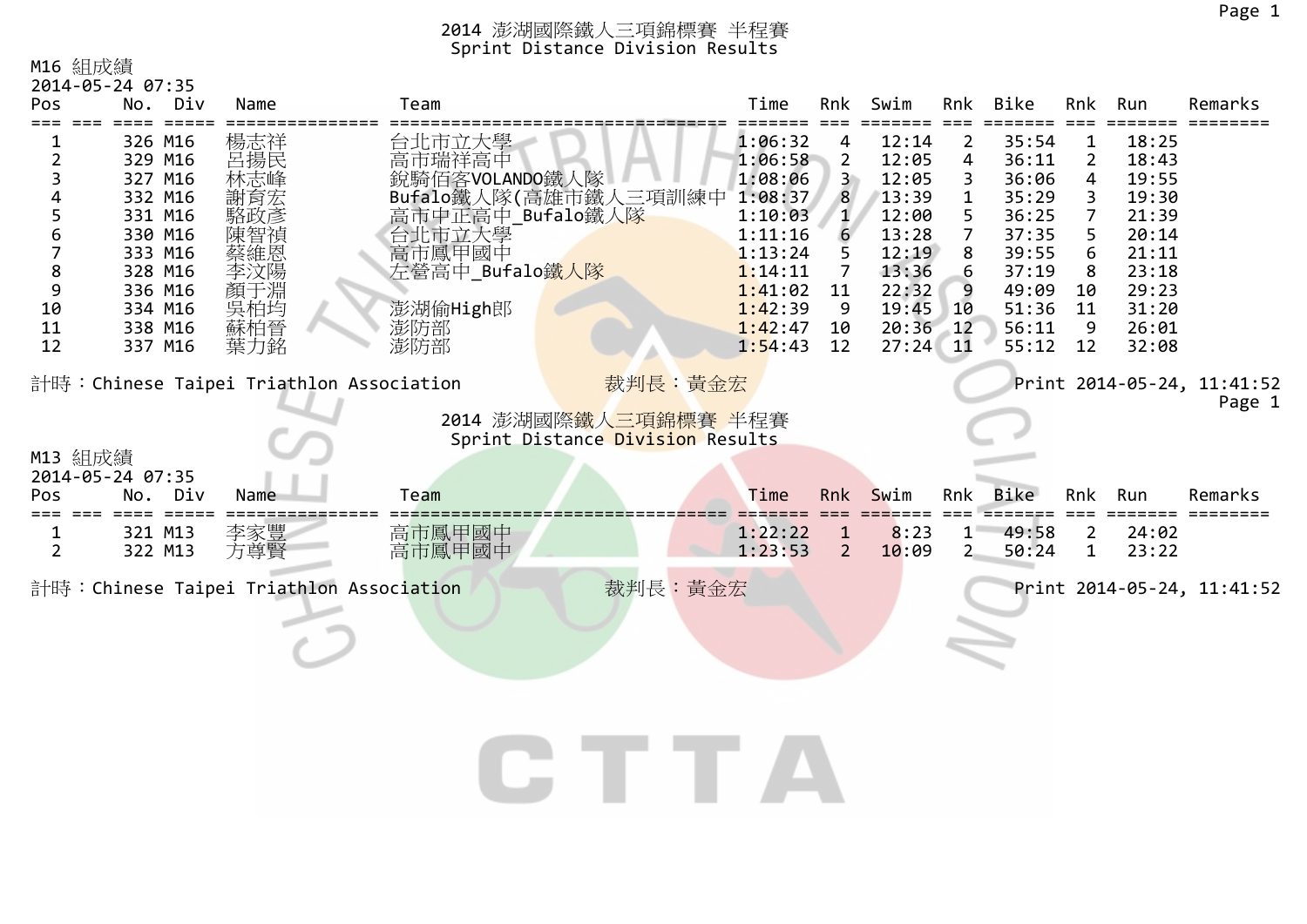# 2014 澎湖國際鐵人三項錦標賽 半程賽 Division Results

WOMAN 組成績

| 2014-05-24 07:35<br>Pos                                             | No.             | Div | Name                                                                                                                                                                                                                                      | Team                                                                                           | Time                                                                                                       | Swim                                                                          | Bike                                                                                           | Run                                                                                           | Remarks |
|---------------------------------------------------------------------|-----------------|-----|-------------------------------------------------------------------------------------------------------------------------------------------------------------------------------------------------------------------------------------------|------------------------------------------------------------------------------------------------|------------------------------------------------------------------------------------------------------------|-------------------------------------------------------------------------------|------------------------------------------------------------------------------------------------|-----------------------------------------------------------------------------------------------|---------|
| =====<br>$==$<br>$\overline{2}$<br>3<br>4<br>5<br>6<br>8<br>9<br>10 | $=$ $=$ $=$ $=$ |     | 505 WOMAN 王筱君.林蕙蓮.李來福<br>508 WOMAN 冥以婷.呂佳芸.戴<br>510 WOMAN 蔡宜靜.吳婉菁.李佳芸<br>502 WOMAN 翁菁梅.謝力美.陳雅君<br>501 WOMAN 吴姿穎.陳飛白<br>503 WOMAN 翁秀蓮.翁秀琪<br>507 WOMAN 陳妙桂·許雅雯.<br>506 WOMAN 冥美娟.陳淑戀.蔡惠媛<br>509 WOMAN 周維屏.顏君玹.李宛庭<br>504 WOMAN 洪玉真.林宜君.王雯玲 | 菊島雙魚<br>騰芳商號<br>FOOLS<br>鐵娘子<br>KILI<br>澎湖偷High郎-鏡頭都拍我<br>彭湖鐵香蕉B組<br>澎湖鐵香蕉A組<br>號稱150<br>護士也瘋狂 | 1:28:20<br>1:39:09<br>1:41:06<br>1:44:21<br>1:46:03<br>1:46:08<br>1:46:18<br>1:47:17<br>1:58:36<br>2:10:23 | 16:40<br>17:47<br>19:00<br>22:07<br>28:53<br>20:17<br>23:40<br>27:08<br>43:39 | 47:39<br>54:02<br>52:22<br>52:45<br>50:07<br>48:30<br>53:42<br>48:52<br>24:05 1:05:01<br>57:12 | ===<br>24:02<br>27:21<br>29:45<br>29:31<br>27:05<br>37:21<br>28:57<br>31:18<br>29:31<br>29:34 | $====$  |
|                                                                     |                 |     | 計時: Chinese Taipei Triathlon Association                                                                                                                                                                                                  | 裁判長:黃金宏                                                                                        |                                                                                                            |                                                                               | Print 2014-05-24, 11:41:52                                                                     |                                                                                               |         |
|                                                                     |                 |     |                                                                                                                                                                                                                                           |                                                                                                |                                                                                                            |                                                                               |                                                                                                |                                                                                               |         |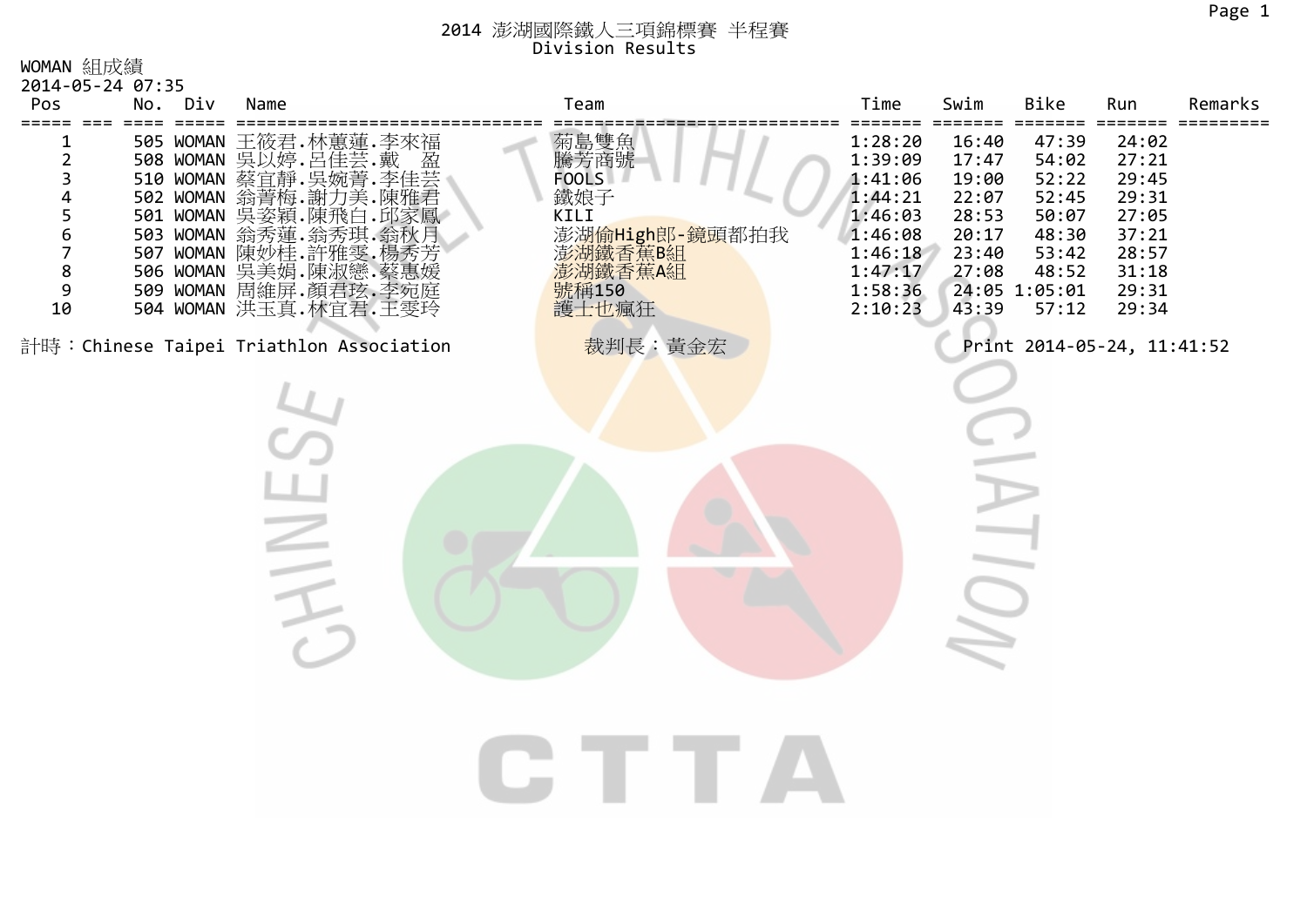#### 2014 澎湖國際鐵人三項錦標賽 半程賽 Division Results

24

25

| MIX 組成績                 |         |         |                                            |                    |         |       |               |          |         |
|-------------------------|---------|---------|--------------------------------------------|--------------------|---------|-------|---------------|----------|---------|
| 2014-05-24 07:35<br>Pos |         | No. Div | Name                                       | Team               | Time    | Swim  | Bike          | Run      | Remarks |
|                         |         |         |                                            |                    |         |       |               |          |         |
| 1                       | 563 MIX |         | 林孟孜.林群馨.魏振展                                | Featherlight 三鐵隊   | 1:06:11 | 12:44 | 35:38         | 17:50    |         |
|                         | 566 MIX |         | 柳怡卉.柳承宇.邱韋強                                | RBSC銳騎佰客VOLANDO鐵人隊 | 1:06:35 | 12:11 | 34:38         | 19:47    |         |
| 3                       | 542 MIX |         | 周光明.賴建穎.黃卉娟                                | 三八阿花               | 1:21:17 | 17:48 | 37:46         | 25:44    |         |
|                         | 553 MIX |         | 郭盈瑩 姚威遠 季清雄<br>周明輝 周崇民 蔡佩純                 | 小島家brunch魯比A       | 1:22:56 | 16:00 | 44:56         | 22:01    |         |
|                         | 557 MIX |         |                                            | 輕周小蔡               | 1:24:37 | 19:00 | 37:00         | 28:38    |         |
| 6                       | 561 MIX |         | 廖建維.陳泰宇.王婷儀<br>劉奕志.黃嘉樹.林宜燁                 | 沙拉雞美少女戰士隊          | 1:33:28 | 18:07 | 44:39         | 30:43    |         |
|                         | 575 MIX |         |                                            | 喇賽隊                | 1:35:00 | 22:48 | 43:33         | 28:40 浮標 |         |
| 8                       | 556 MIX |         | 歐旭耕.洪雅情.吳明庭                                | 鍇旋歸來               | 1:35:18 | 20:11 | 49:36         | 25:33    |         |
| 9                       | 544 MIX |         | 葉鴻亮.鄭雪芳.鄭志賢<br>張雅涵.洪于智·廖萬仁                 | 澎湖偷High郎-鏡頭留住我     | 1:35:52 | 12:54 | 56:59         | 26:00    |         |
| 10                      | 554 MIX |         |                                            | 小島家brunch魯比B       | 1:36:16 | 22:28 | 51:56         | 21:53    |         |
| 11                      | 551 MIX |         | 郭香瑜.洪嘉駿.王學瀚                                | 咪咪妳肥               | 1:36:34 | 25:41 | 47:35         | 23:18    |         |
| 12                      | 543 MIX |         | 陳恩霆.洪世國.蔡萱蓉                                | 澎湖偷High郎-鏡頭別拍我     | 1:37:57 | 21:11 | 46:38         | 30:10    |         |
| 13                      | 545 MIX |         | 閻 鈺.錢鴻欣.王燕儀                                | 澎湖偷High郎-鏡頭跟著我     | 1:38:38 | 21:12 | 48:48         | 28:39    |         |
| 14                      | 555 MIX |         | 張名宏.魏宏明.陳怡卉                                | 小島家brunch魯比C       | 1:39:32 | 20:18 | 47:56         | 31:19    |         |
| 15                      | 546 MIX |         | 江古恆瑜. 吳雅霖. 尤緯達                             | 澎湖偷High郎-鏡頭注意我     | 1:39:34 | 14:42 | 55:01         | 29:52    |         |
| 16                      | 552 MIX |         | 許重億.葉怡真.游建緯                                | 真真游水               | 1:39:41 | 21:09 | 50:04         | 28:29    |         |
| 17                      | 562 MIX |         | 三、楊成志·吳志·廖美娥<br>賴威志·吳志志·廖美娥<br>邱韻霖·蘇靜琪·王燕婷 | 花田一路               | 1:40:53 | 24:01 | 51:34         | 25:19    |         |
| 18                      | 541 MIX |         |                                            | 松運鐵人隊              | 1:45:22 | 19:11 | 58:06         | 28:06    |         |
| 19                      | 548 MIX |         |                                            | 三個臭皮匠              | 1:46:14 |       | 18:05 1:01:10 | 27:00    |         |
| 20                      | 564 MIX |         | 顏玉書.陳家淇.吳育霖                                | 平均170              | 1:47:23 | 22:48 | 55:04         | 29:32    |         |
| 21                      | 550 MIX |         | 陳璿彥.陳思(人予).楊清黨                             | 澎湖鐵香蕉B組            | 1:47:46 |       | 17:14 1:04:47 | 25:46    |         |
| 22                      | 558 MIX |         | 王向榮.廖英凱.羅佩琪                                | X溫羅汀-臉色不發青         | 1:51:20 |       | 17:40 1:05:42 | 27:59    |         |
| 23                      | 547 MIX |         | 劉存鋒.陳恬如.黃文章                                | 翹班來運動              | 1:52:28 |       | 22:12 1:04:05 | 26:12    |         |

計時:Chinese Taipei Triathlon Association 裁判長:黃金宏 Print <sup>2014</sup>‐05‐24, 11:41:52

<sup>565</sup> MIX 陳慧雄.陳蕙怡.呂忠民 剛好<sup>160</sup> 1:54:51 31:24 58:03 25:25

<sup>559</sup> MIX 徐英庭.鄧秀芳.許嘉雯 IDK 2:08:11 25:00 1:08:38 34:34

CTTA